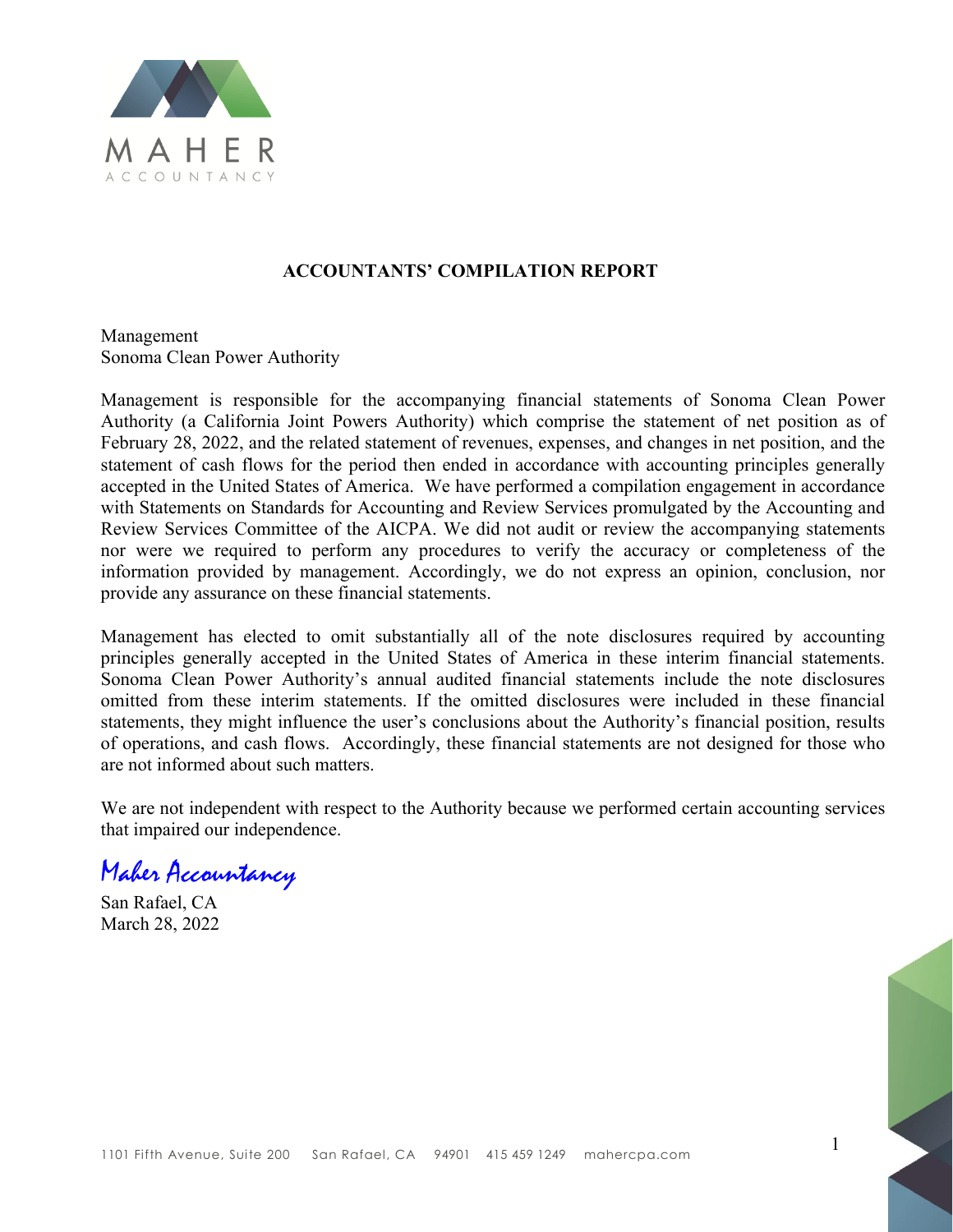# **STATEMENT OF NET POSITION As of February 28, 2022**

#### **ASSETS**

| <b>Current</b> assets                                     |                  |
|-----------------------------------------------------------|------------------|
| Cash and cash equivalents                                 | \$<br>54,989,475 |
| Accounts receivable, net of allowance                     | 17,543,992       |
| Other receivables                                         | 1,724,760        |
| Accrued revenue                                           | 7,630,239        |
| Prepaid expenses                                          | 920,790          |
| Deposits                                                  | 5,119,205        |
| Total current assets                                      | 87,928,461       |
| Noncurrent assets                                         |                  |
| Unrestricted cash in Rate Stabilization Fund              | 26,000,000       |
| Land                                                      | 860,520          |
| Capital assets, net of depreciation                       | 18,970,942       |
| Deposits                                                  | 2,160,922        |
| Total noncurrent assets                                   | 47,992,384       |
| Total assets                                              | 135,920,845      |
| <b>LIABILITIES</b>                                        |                  |
| <b>Current liabilities</b>                                |                  |
| Accrued cost of electricity                               | 11,074,354       |
| Accounts payable                                          | 1,071,904        |
| Other accrued liabilities                                 | 1,144,785        |
| User taxes and energy surcharges due to other governments | 512,466          |
| Total current liabilities                                 | 13,803,509       |
| <b>DEFERRED INFLOWS OF RESOURCES</b>                      |                  |
| Rate Stabilization Fund                                   | 26,000,000       |
| <b>NET POSITION</b>                                       |                  |
| Investment in capital assets                              | 19,831,462       |
| Unrestricted                                              |                  |
|                                                           | 76,285,874       |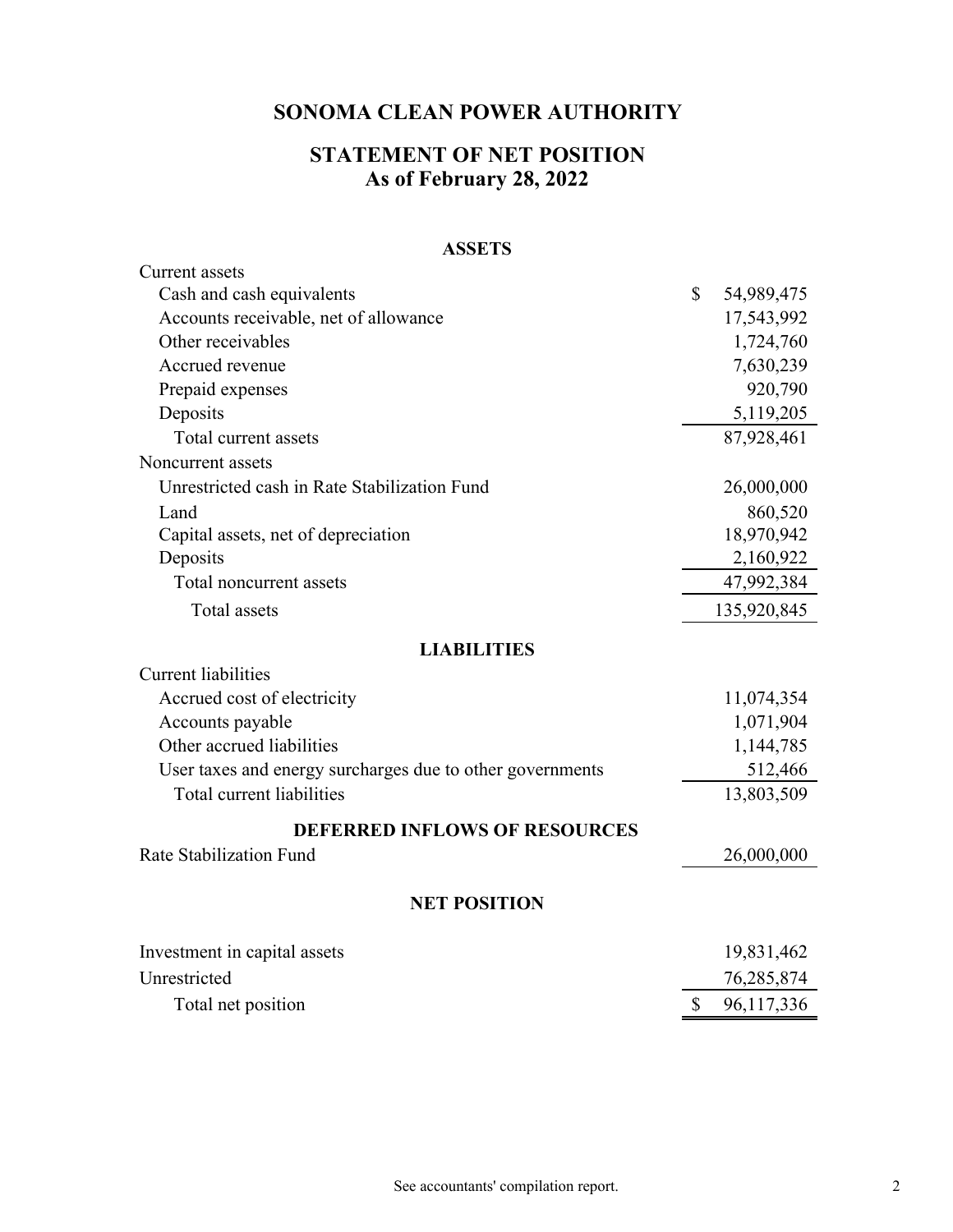# **Eight Months Ended February 28, 2022 AND CHANGES IN NET POSITION STATEMENT OF REVENUES, EXPENSES**

| <b>OPERATING REVENUES</b>               |                   |
|-----------------------------------------|-------------------|
| Electricity sales, net                  | \$<br>117,026,040 |
| Evergreen electricity premium           | 1,534,940         |
| Grant revenue                           | 1,016,474         |
| Total operating revenues                | 119,577,454       |
| <b>OPERATING EXPENSES</b>               |                   |
| Cost of electricity                     | 110,589,778       |
| Contract services                       | 6,318,272         |
| Staff compensation                      | 3,589,189         |
| General and administration              | 1,327,441         |
| Program rebates and incentives          | 628,198           |
| Depreciation                            | 911,934           |
| Total operating expenses                | 123,364,812       |
| Operating income (loss)                 | (3,787,358)       |
| <b>NONOPERATING REVENUES (EXPENSES)</b> |                   |
| Interest income                         | 216,481           |
| Nonoperating revenues (expenses), net   | 216,481           |
| <b>CHANGE IN NET POSITION</b>           | (3,570,877)       |
| Net position at beginning of period     | 99,688,213        |
| Net position at end of period           | 96,117,336        |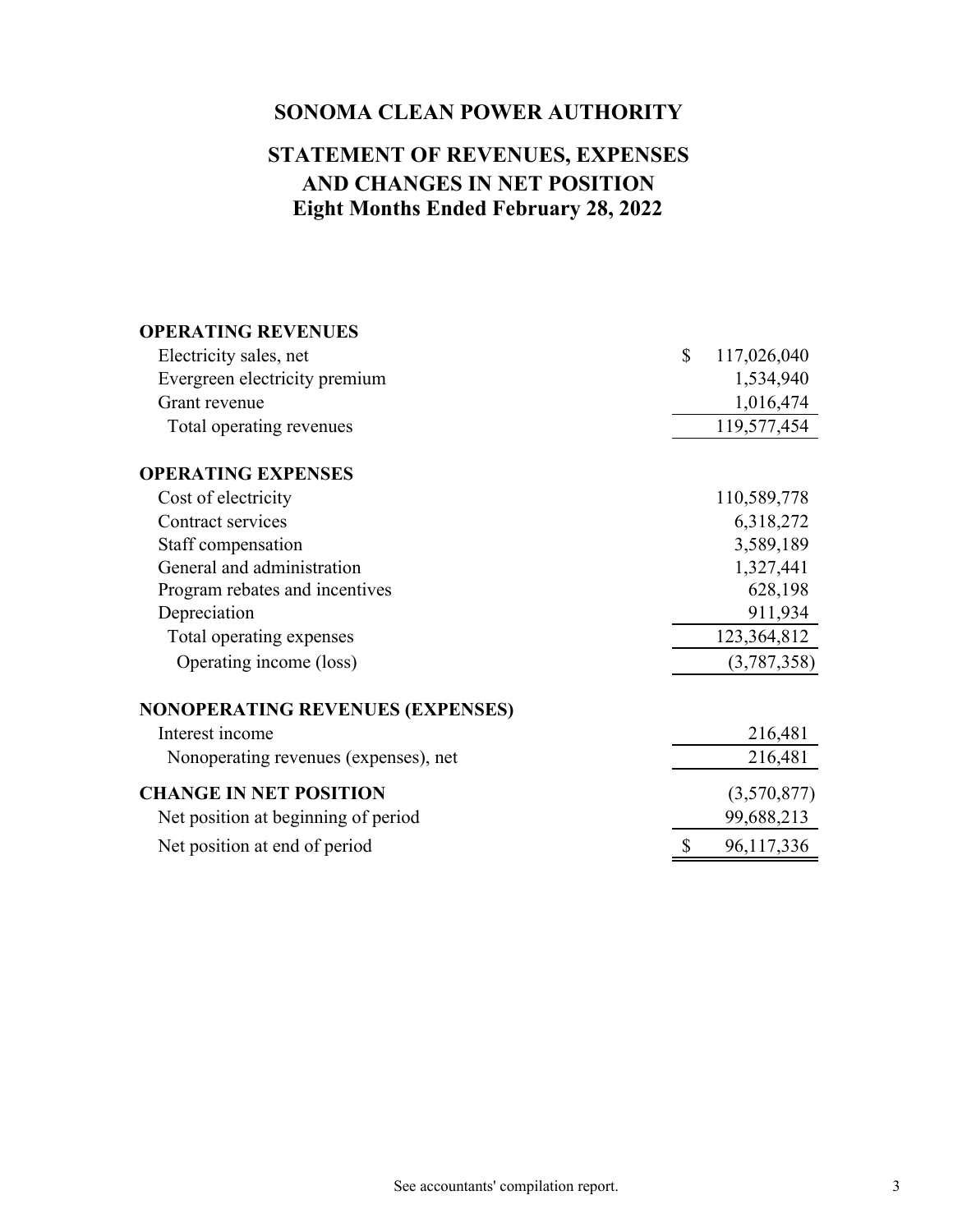#### **Eight Months Ended February 28, 2022 STATEMENT OF CASH FLOWS**

### **CASH FLOWS FROM OPERATING ACTIVITIES**

| Receipts from customers                                | $\mathbb{S}$ | 122,734,221   |
|--------------------------------------------------------|--------------|---------------|
| Other operating receipts                               |              | 7,794,030     |
| Payments to electricity suppliers                      |              | (117,314,666) |
| Payments for other goods and services                  |              | (7,878,819)   |
| Payments for staff compensation                        |              | (3,622,971)   |
| Tax and surcharge payments to other governments        |              | (1,601,399)   |
| Payments for program rebates and incentives            |              | (1,040,649)   |
| Net cash provided (used) by operating activities       |              | (930, 253)    |
| <b>CASH FLOWS FROM CAPITAL AND RELATED</b>             |              |               |
| <b>FINANCING ACTIVITIES</b>                            |              |               |
| Payments to acquire capital assets                     |              | (3,410,228)   |
| <b>CASH FLOWS FROM INVESTING ACTIVITIES</b>            |              |               |
| Interest income received                               |              | 233,595       |
| Net cash provided (used) by investing activities       |              | 233,595       |
| Net change in cash and cash equivalents                |              | (4,106,886)   |
| Cash and cash equivalents at beginning of year         |              | 85,096,364    |
| Cash and cash equivalents at end of period             |              | 80,989,478    |
| <b>Reconciliation to the Statement of Net Position</b> |              |               |
| Unrestricted cash and cash equivalents (current)       | \$           | 54,989,475    |
| Unrestricted cash and cash equivalents (noncurrent)    |              | 26,000,000    |
| Cash and cash equivalents                              | \$           | 80,989,475    |